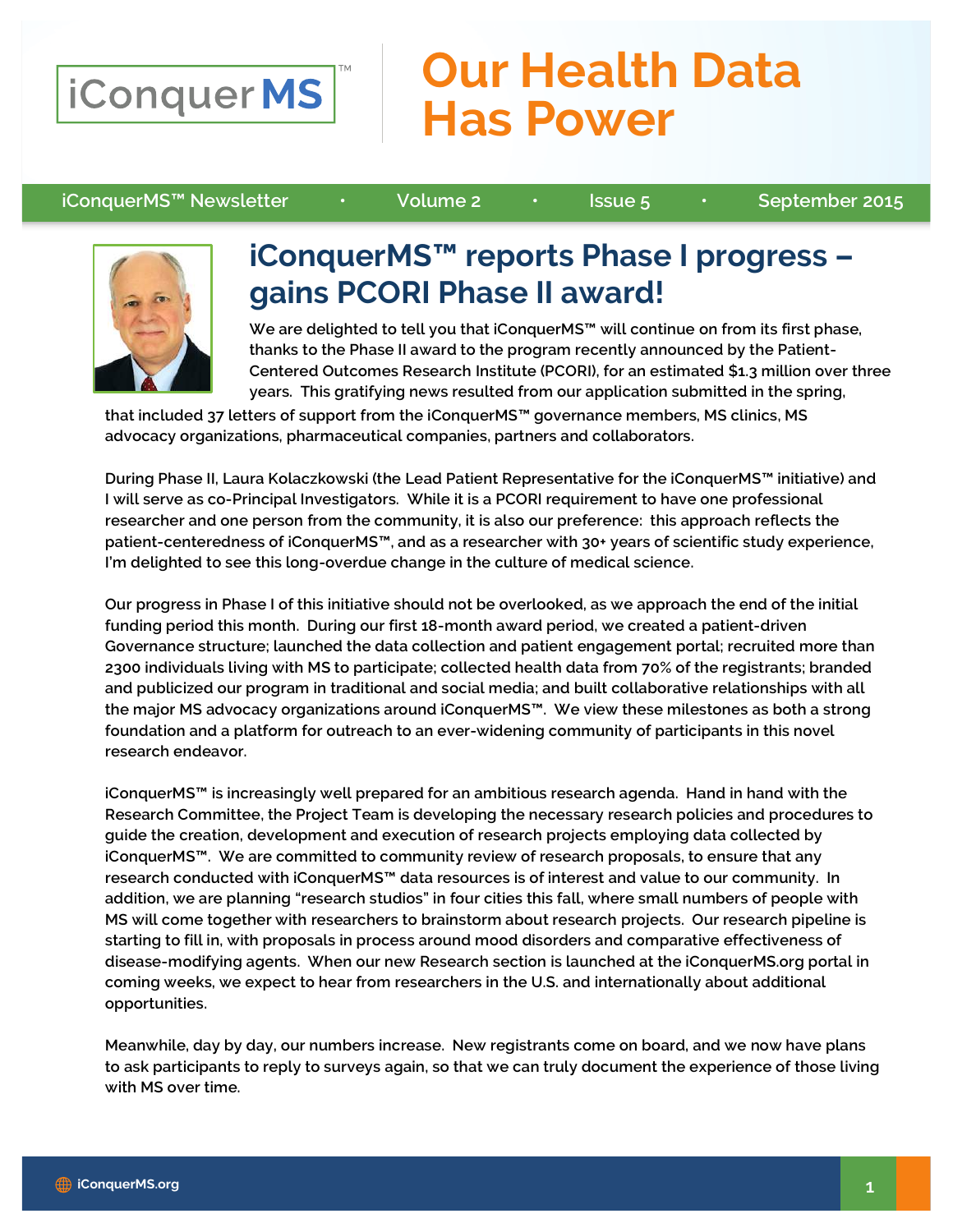

As always, we welcome your input and ideas as we enter this exciting new phase of the program, and appreciate all your dedication, hard work and support.

Sincerely,

R. A. Mc Burney

Robert McBurney, Principal Investigator, MS Patient-Powered Research Network (iConquerMS™) President & CEO, Accelerated Cure Project for MS

## Call to Action: We need your help!

Our enrollment goal this month is 300 new participants!

One by one by one... if you tell your friends and colleagues who live with MS about iConquerMS™… we can reach the target levels needed for robust research.

### Please ask them to JOIN NOW.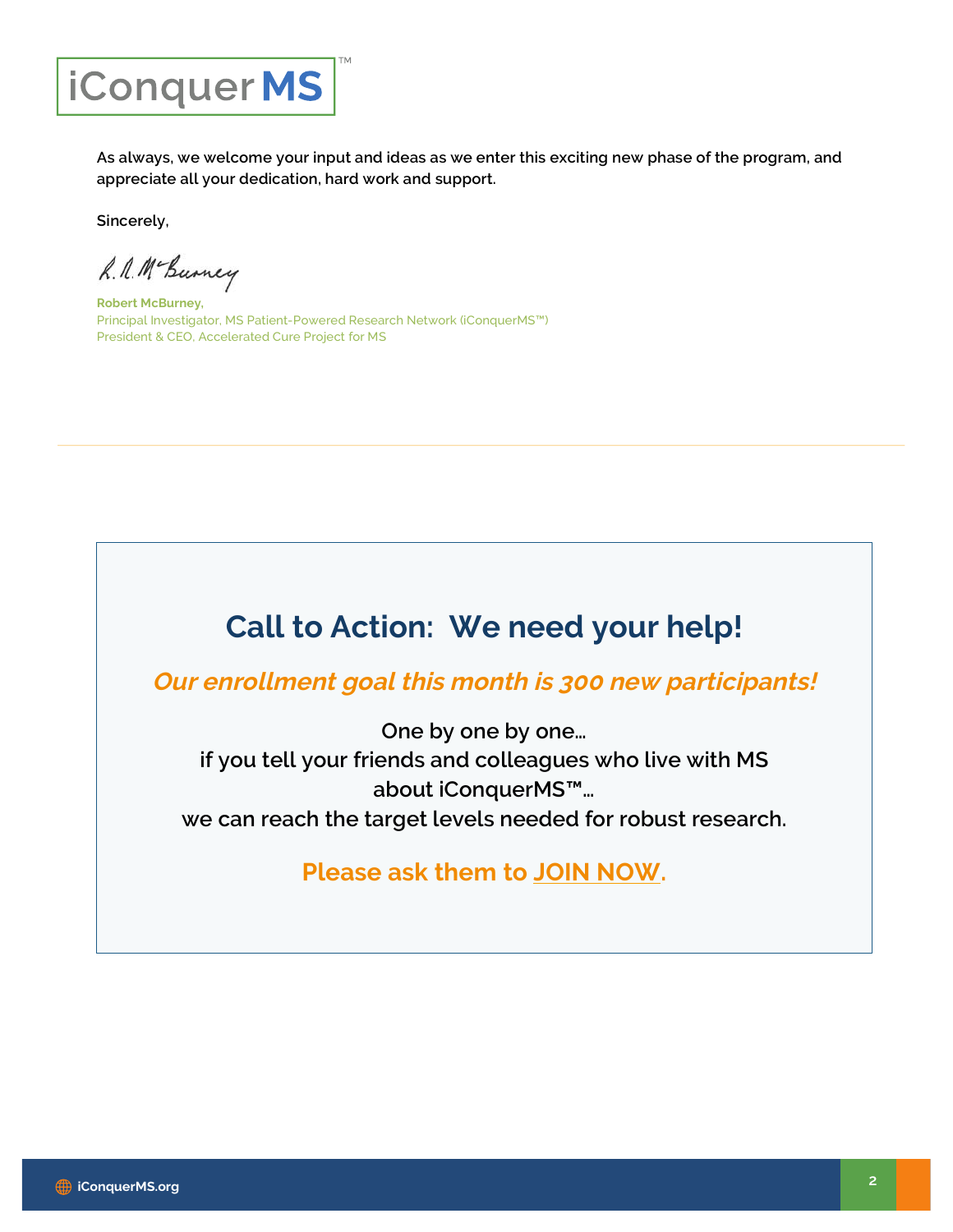# iConquerMS



## Spotlight on your Governance Board: Doug Franklin

#### Q: Why did you decide to join the iConquerMS™ Governing Board?

Doug: iConquerMS™ is really a unique initiative that has come at a perfect time. I see it as providing patients with what's probably their first chance ever to have a hand in research design and implementation.

#### Q: What trends have you observed in MS care and research over the years that you have been in the field?

Doug: Years ago, there were so few treatments available that physicians would diagnose a patient with MS and send them off after just a brief consultation. In essence, there seemed to be very little to talk about. Nowadays, it's totally different, because we have a 'shared management' of the disease between physicians and patients. There are many more drugs available to treat the disease, and the MS Coalition has developed "Disease Modifying Therapies Best Practices Guidelines" with consensus from the experts. And, of course, in our digital age, there are tools to help patients to manage their disease: the Multiple Sclerosis Association of America (MSAA) has developed the "MyMSManager" app and made it available to all MS patients, as well as an MS Search communications vehicle to help patients and providers focus their interactive discussions.

#### Q: What do you believe is novel or most important about iConquerMS™?

Doug: iConquerMS™ is special because of the idea of involving patients in the design of research. I remember attending the PCORI launch meeting in 2013, and thinking that this concept was so powerful that it could really put a national spotlight on MS as a disease worthy of public attention and increased funding. People don't think about this disease as much as they do about cancer or heart disease or diabetes, but there are hundreds of thousands of patients with MS, and we need to change perceptions to make progress.

#### Q: What are the two most pressing needs that you see in the field?

Doug: First, the need for improved access to care for MS patients; and second, the need for more research.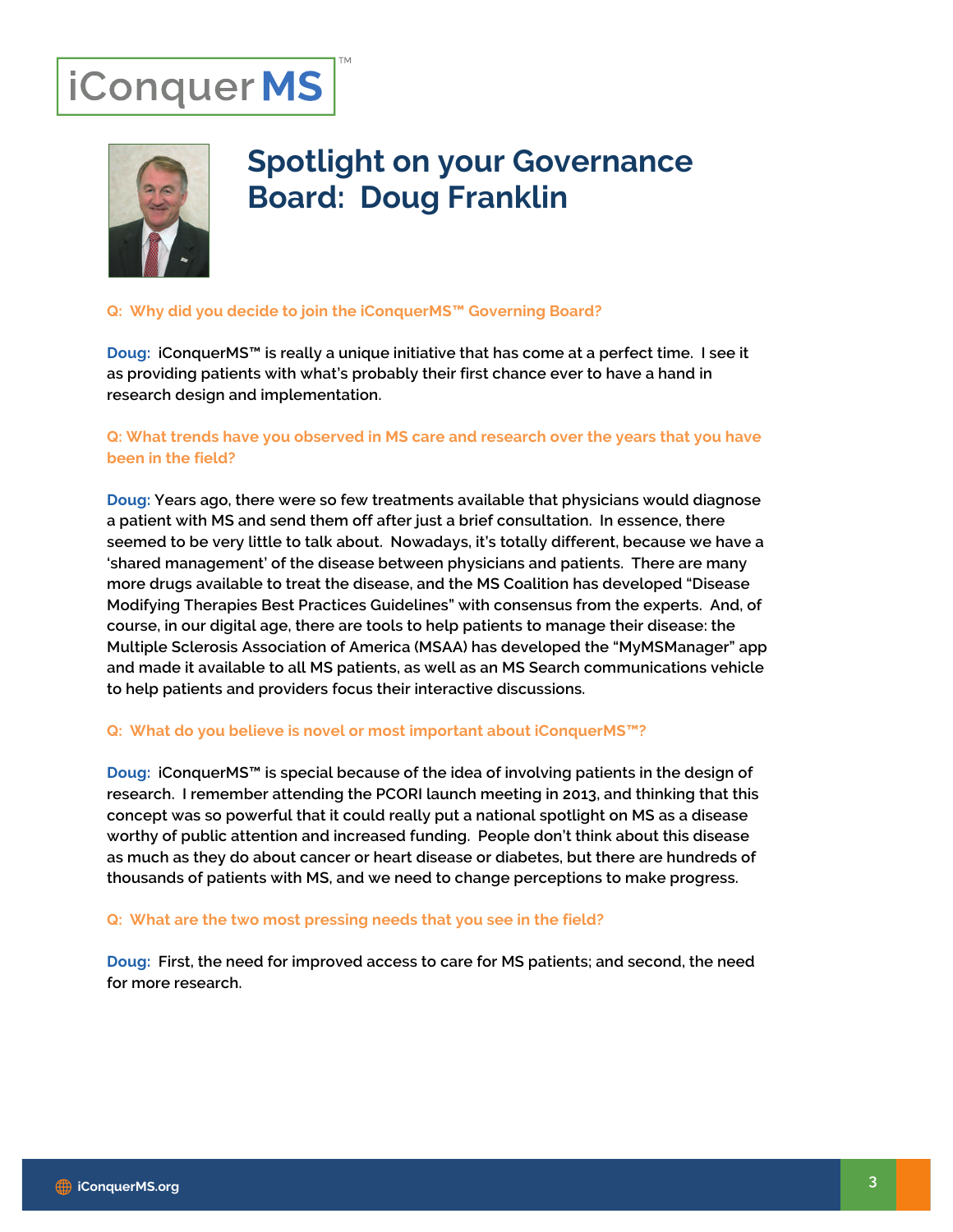## iConquerMS

Q: How can iConquerMS™ enhance the work of the MS Association of America, and vice versa?

Doug: iConquerMS™ is already making an important contribution to MSAA by helping us to help patients feel that they are not alone, and of course by arming patients with information and the ability to really drive the research agenda. MSAA, in turn, is committed to being supportive of iConquerMS™, not only through my participation in the Governance Board but by promoting iConquerMS™ to our constituency, and sharing knowledge and resources wherever possible.

Q: What are you most looking forward to in coming years from the iConquerMS™ initiative?

Doug: I believe that iConquerMS™ has a major opportunity to "shine a light" on this disease; to promote more and more data sharing globally among the biomedical community; and to fuel more research collaborations across the traditional silos. iConquerMS™ can be seen as a catalyst for breaking down outmoded barriers, and as a linchpin in the MS Coalition for the common good. I'm very proud to be part of iConquerMS™.

Doug Franklin is a founding member of the iConquerMS™ Governance Board. He has served as the President and CEO of the Multiple Sclerosis Association of America (MSAA) for 17 years, and has a long and distinguished career in nonprofit leadership. A published international expert in social marketing and corporate social investment, he is a graduate of four universities and holds dual certifications in two professional associations. He also served 9 years as President of the Multiple Sclerosis Coalition.

### In Other News…

• The Personalized Medicine Coalition, a strong supporter of iConquerMS™, has published an essay about our initiative in its Fall 2015 newsletter. Read it here:

http://www.personalizedmedicinecoalition.org/Userfiles/PMC-Corporate/file/pmc\_newsletter\_fall\_2015.pdf

• iConquerMS.org has updated its Privacy Policy, on August 31, 2015. Read it here: https://iconquerms.org/privacypolicy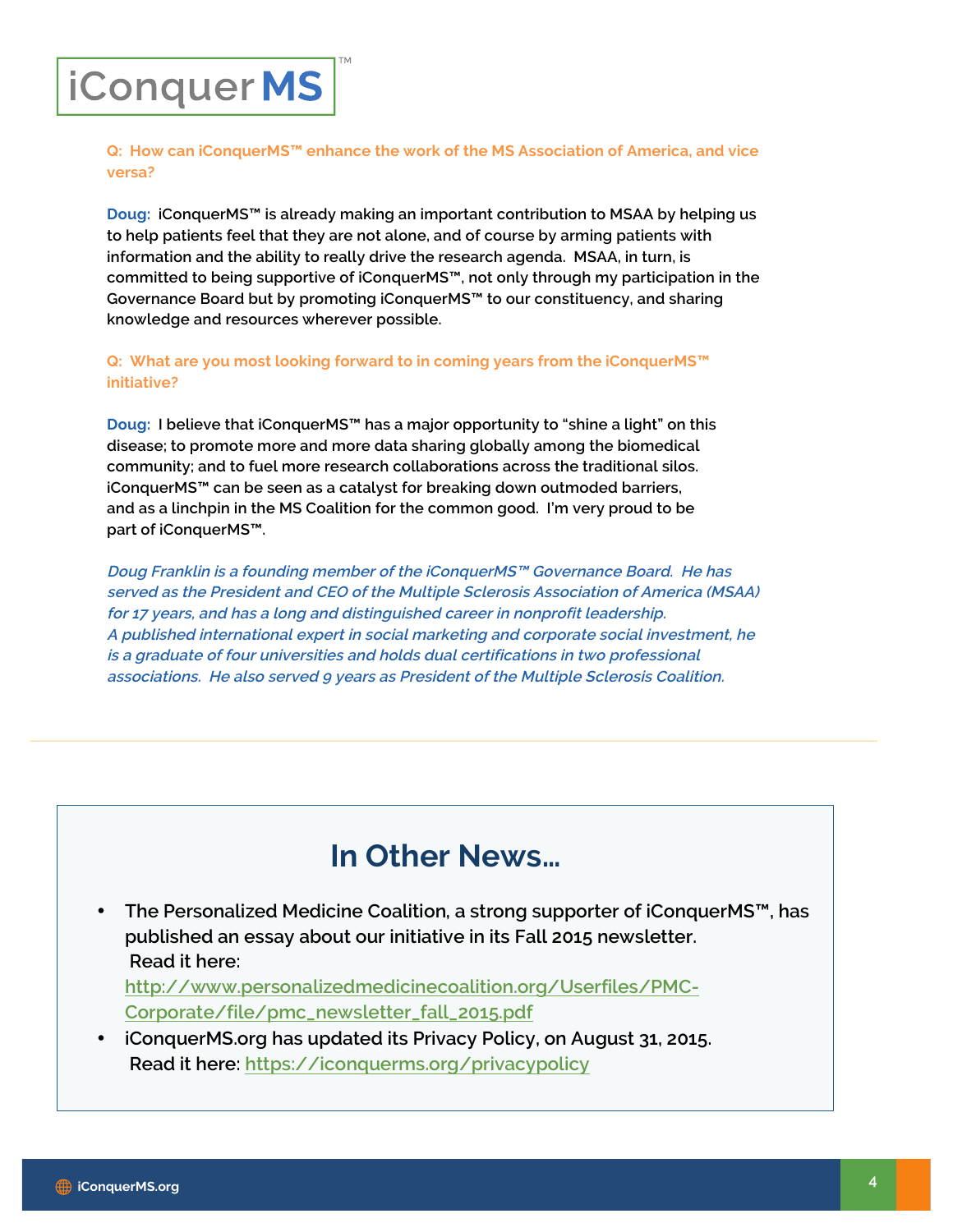# iConquerMS

### iConquerMS™ Research & You

iConquerMS™ has been described as a research network comprised of people with MS and people who care about MS, who contribute health data, biosamples, knowledge and ideas to enable and accelerate MS research. Another way of thinking about iConquerMS™ is that we are building a "Research Engine" that involves people with MS in the entire process from idea generation to protocol development to project executive to dissemination of research results.

In each issue of the iConquerMS™ newsletter, we focus on emerging aspects of the research endeavor.

#### Ideas from iConquerMS™ community members

A core principle of iConquerMS™ is that participants can fuel research by providing ideas and expressing preferences about the research that is conducted. To date, we have received more than 80 different research questions and data collection ideas from our iConquerMS™ community.

Based on the suggestions received so far, topics of particular interest include risk factors/causes of MS, MS medications, and MS symptoms. iConquerMS™ community members are especially interested in diet/supplements, exercise, and non-medical therapies as well. Also mentioned so far as possible research topics were comorbidities (other diseases that can accompany MS), cognition (thinking/memory), and sexuality, among others.

In addition to the topics above, many suggestions have been made about our data collection processes, including ways of improving the existing questionnaires, proposed additional types of data that could be collected, or new methods of data collection (such as through fitness trackers).

All research questions and suggestions that are submitted are reviewed and tracked by the iConquerMS™ team and the Research Committee. In coming months we will be looking for ways to develop some of these ideas into new research studies. Keep the suggestions coming and watch for further information on how ideas from the community will drive iConquerMS™ research!

#### Pose a Question

iConquerMS™ members are invited to send in their research questions/topics that iConquerMS™ could explore. Look for "Connect a Research Question" near the top of your dashboard or just click this link after logging into your iConquerMS™ account: https://www.iconquerms.org/suggest-research-question